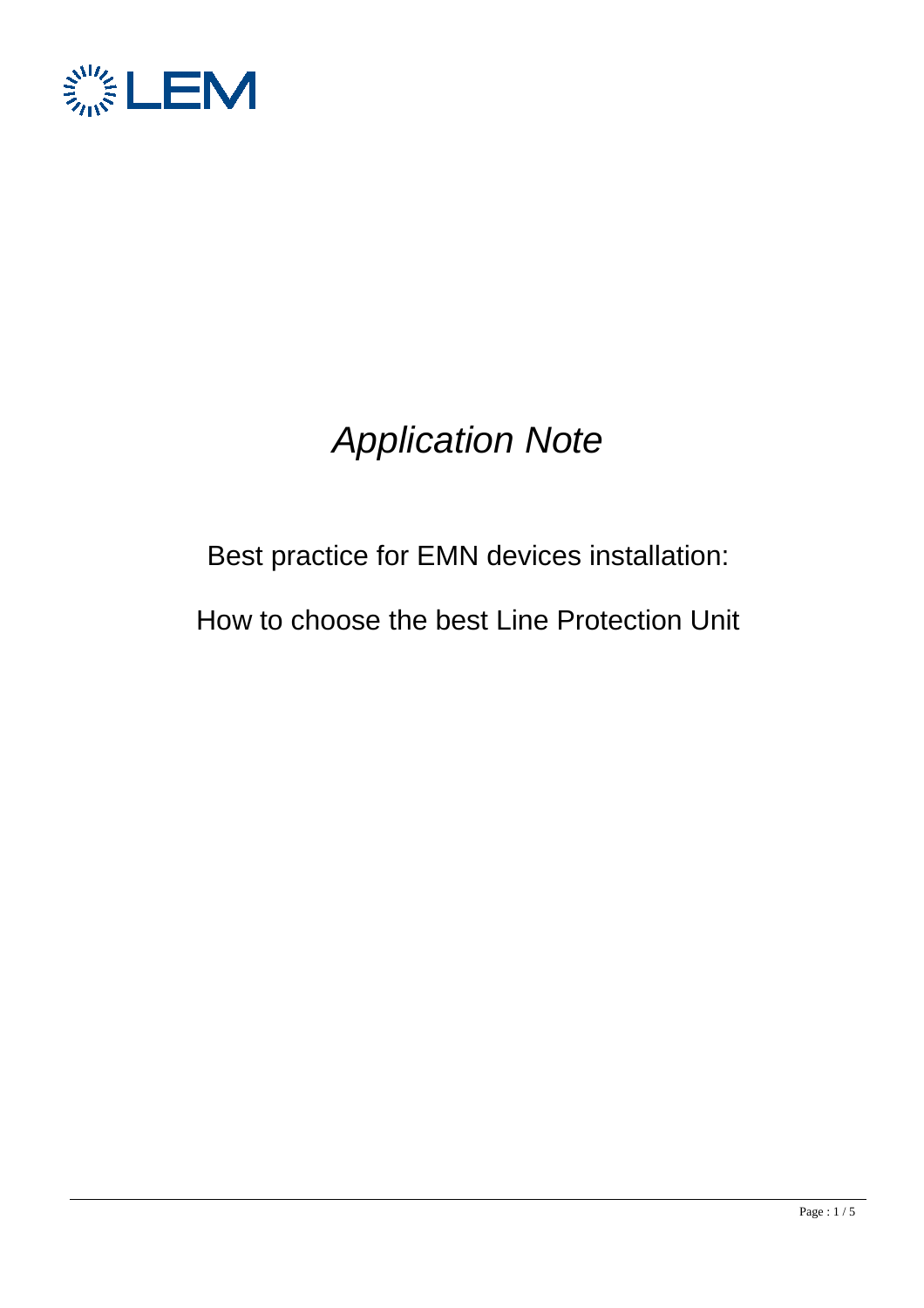

### **REVISIONS**

| <b>REVISION</b> | <b>DATE</b>           | <b>MODIFICATIONS</b> | <b>AUTHOR</b> |
|-----------------|-----------------------|----------------------|---------------|
| V1.0            | 11.04.2013   Creation |                      | PTu / GhR     |
|                 |                       |                      |               |
|                 |                       |                      |               |
|                 |                       |                      |               |
|                 |                       |                      |               |
|                 |                       |                      |               |

*The information contained herein is confidential and is the sole property of LEM SA and any use, duplication, retention or transmittal to others without written permission of LEM SA is prohibited*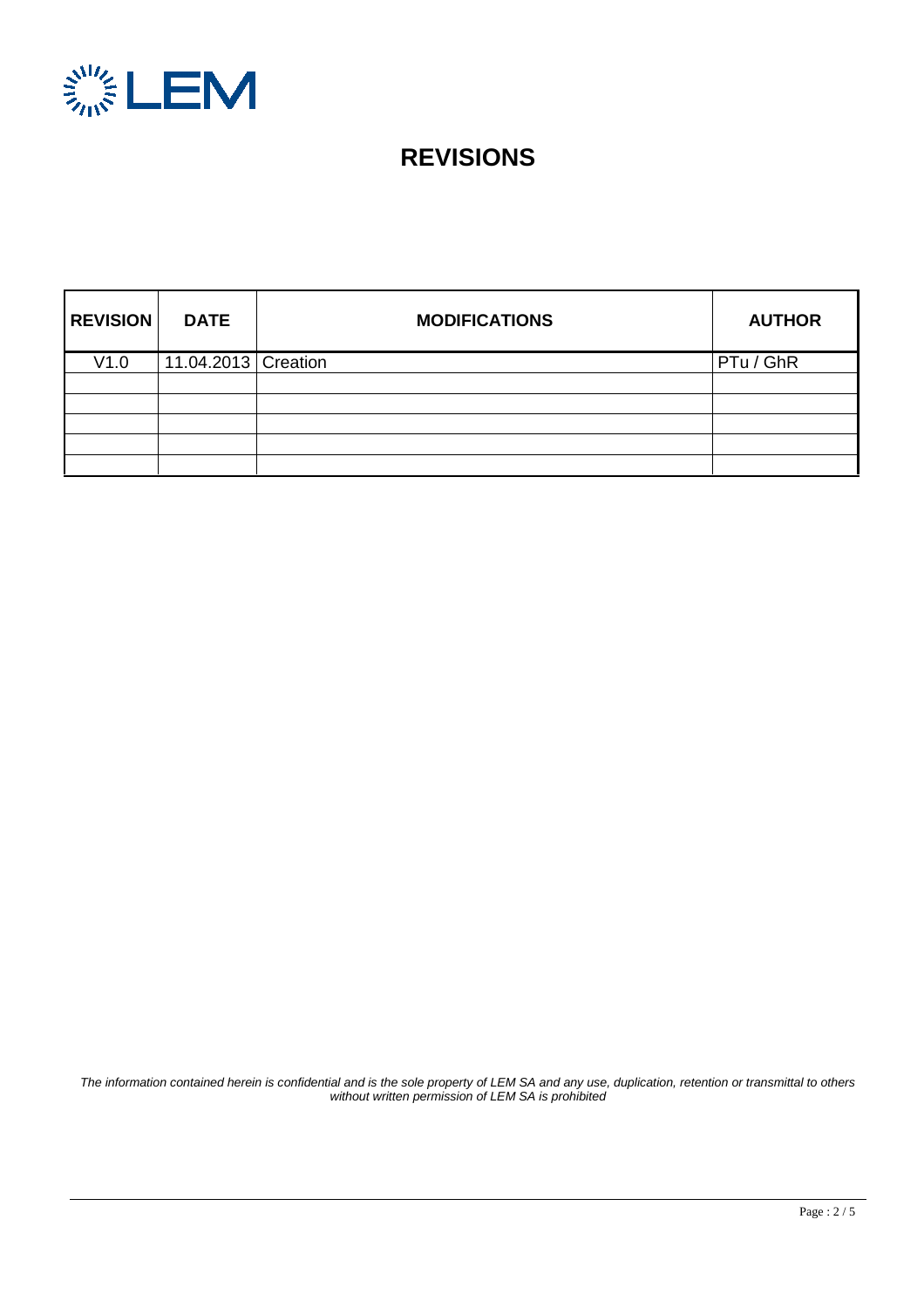

#### *1. Introduction*

Purpose of such note is to aware any Wi-LEM integrator of the supply current really required by each EMN in order to correctly size the power line protection.

As mentioned in the user guide, chapter 3.4.4 Voltage input connection, fuse or circuit breaker must be installed between the main supply and the EMN for line protection.

#### *2. EMN Supply Characteristics*

In standard versions, EMN device is line powered from (L1-N) inputs.

The EMN absorbs pulsed current between the inputs L1 and N. The pulses are repeated every line period and reach up to 2.5A over 1 ms maximum depending on the voltage input (which may be between 90 and 300 Vac). The shape of the pulses is a triangle as shown below:



If the rms value of this current remains very low, the peak value may reach the tripping point of a magnetic circuit breaker if its range and curve type have not been well selected.

It's also relevant to know that the first pulse at power on (inrush current) is easily 3 or 4 times bigger than the repetitive ones and may last up to 3ms. In any case, this first pulse is limited by a 33 Ohms series resistor (maximum 10A under 230 Vac).

So, during the fuse or circuit-breaker selection, you must consider a maximal peak current value of 10 A for each device, during a short time (few milliseconds).

#### *3. Line protection selection*

#### *3-1 Impedance issue.*

We must first consider the impedance of the power line.

Always keep in mind that the upstream impedance must be as low as possible for a correct functioning of the internal power supply of the EMN, please take the following information into consideration: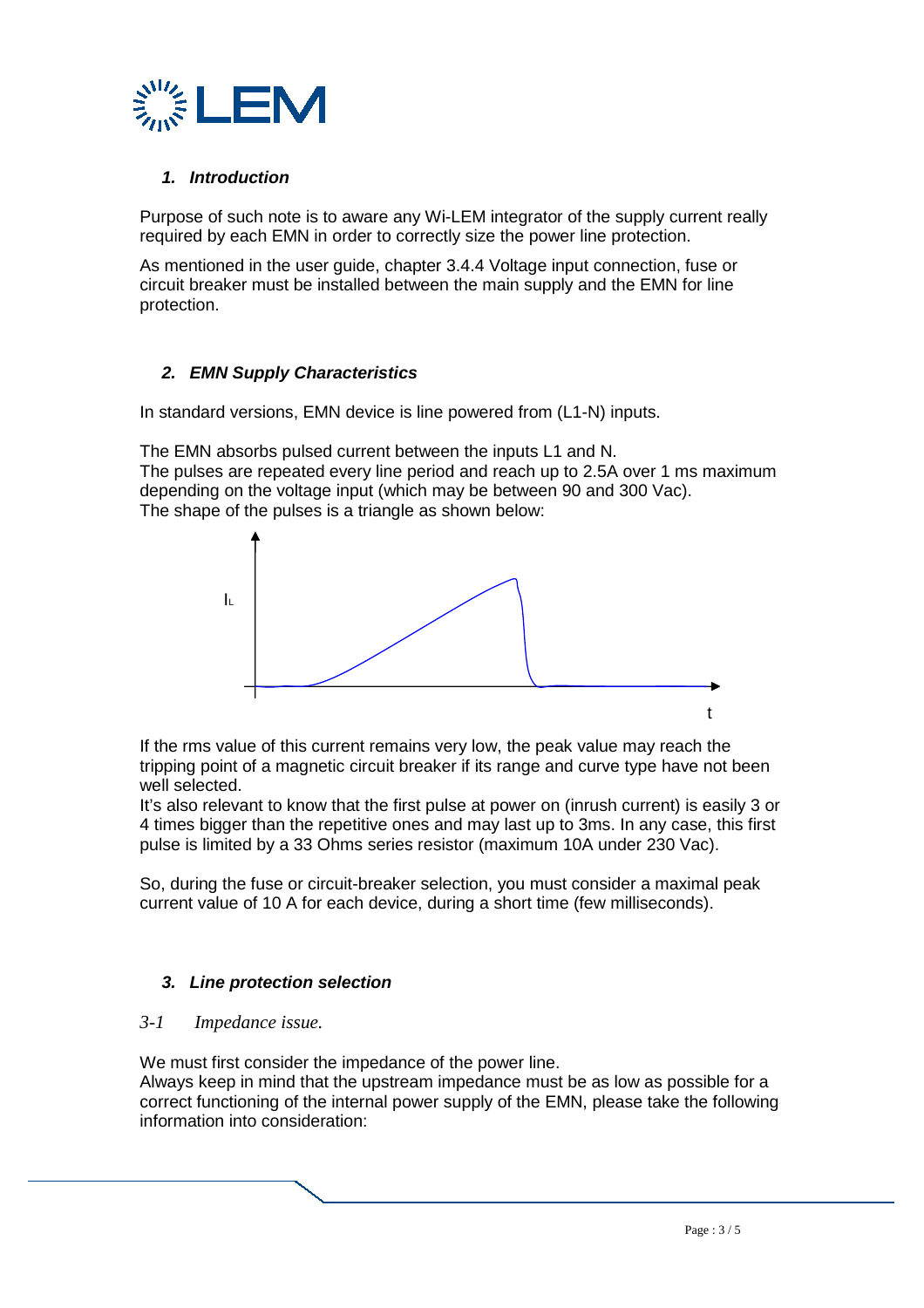



Depending on the application it may be tempting to use an isolation transformer or a variable transformer on the AC line.

However, the high inductance of the transformer (frequently in the mH's) interferes with the normal operation of the EMN internal power supply and **should not be used**. This is not a concern with the normal inductance of the AC line or for AC line filters.

The EMN draws current from the AC line in short, high current pulses. The transformer's high inductance tends to limit the current pulse. Furthermore, inductive kickback on the falling edge of the current pulse can create high voltage spikes which must be absorbed by the transient protector.

#### *3-2 Acoustic Noise issue*

When the upstream protection of the EMN is ensured by a thermal-magnetic circuitbreaker, some noise may be emitted by the latter if the range is below 10A. This is actually due to the internal coil (magnetic tripping device) which resonates because of the pulsed current drawn by the EMN. This phenomenon depends on the size of the coil which is related to the range; generally the noise is not audible for 10A circuit-breakers or above. The phenomenon may also be emphasized if more than one EMN are powered by the same circuit-breaker (peak pulsed current is proportional to the number of EMNs).

When several EMN devices are installed in the same cabinet, it is not recommended to supply all of them from the same protected line, or this must be done with special care, as the total required current is the sum of each. Effectively, all devices will be exactly synchronized on the 50/60 Hz line and in particular the current peaks will occur exactly at the same time, so will be summed for the unit supplying the EMN devices.

So, in case of supplying several EMN devices from one unit, you must absolutely consider the sum of each individual current (peak value required by each EMN)

#### *3-3 Sizing the protection device (with magnetic tripping).*

The protection device must be in accordance with the total current drawn by one or several EMNs fed by it.